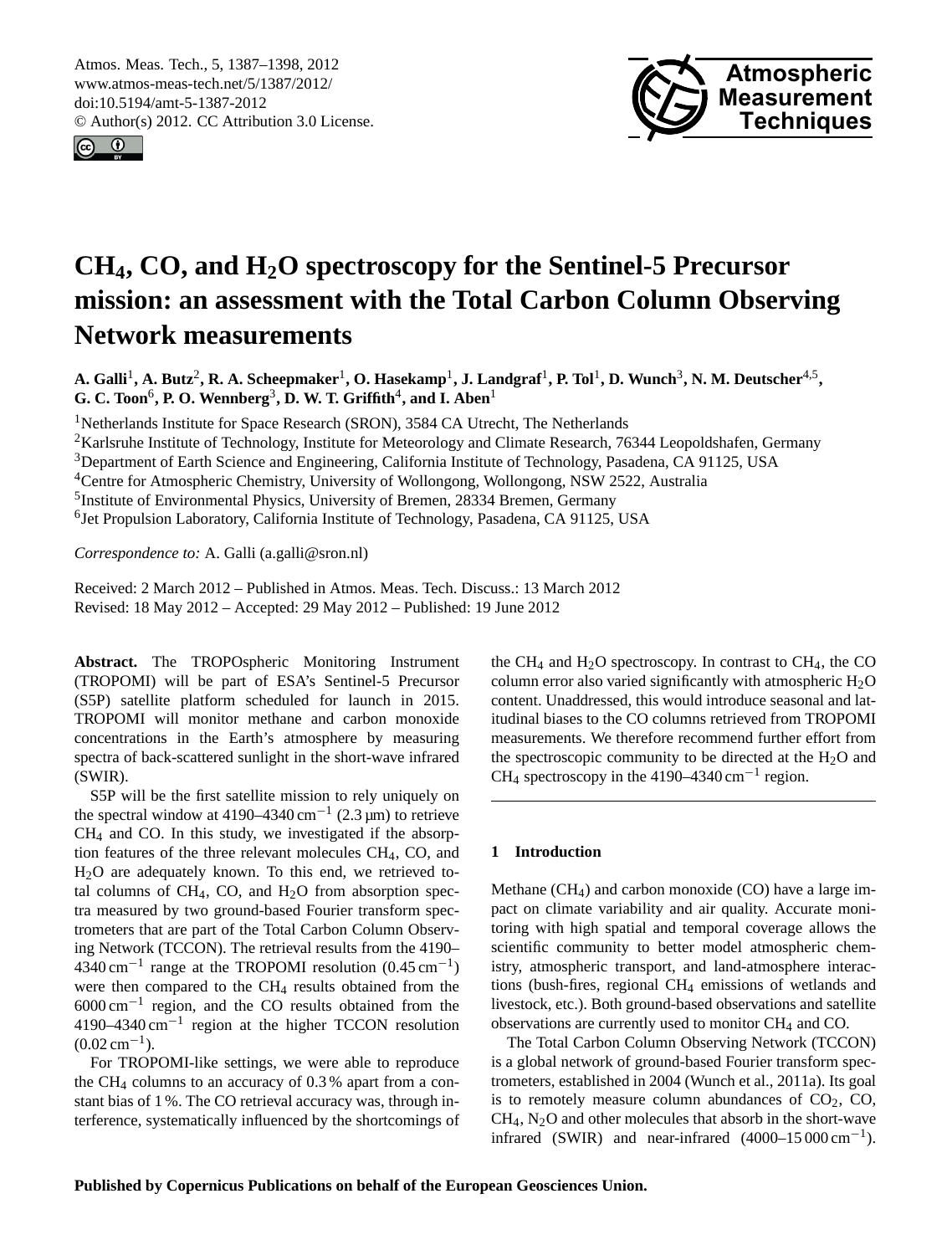Currently, there are 18 operational observation sites affiliated with TCCON. TCCON measurements are used to validate satellite measurements [\(Butz et al.,](#page-10-0) [2011;](#page-10-0) [Morino et](#page-10-1) [al.,](#page-10-1) [2011;](#page-10-1) [Parker et al.,](#page-10-2) [2011;](#page-10-2) [Wunch et al.,](#page-11-1) [2011b;](#page-11-1) [Reuter](#page-11-2) [et al.,](#page-11-2) [2011\)](#page-11-2) and they also provide direct constraints on global greenhouse gas inventories (e.g. [Yang et al.,](#page-11-3) [2007;](#page-11-3) [Fraser et al.,](#page-10-3) [2011\)](#page-10-3). Thanks to their high spectral resolution (0.02 cm−<sup>1</sup> ), the measured spectra can also be used to evaluate spectroscopic databases (e.g. [Tran et al.,](#page-11-4) [2010\)](#page-11-4).

ESA's Sentinel-5 Precursor (S5P) satellite – due for launch in early 2015 – will complement a series of polar-orbiting satellites that monitor  $CH<sub>4</sub>$  and CO concentrations in the Earth's atmosphere. Its payload, the TROPOspheric Monitoring Instrument (TROPOMI) [\(Veefkind,](#page-11-5) [2012\)](#page-11-5), is an imaging spectrometer that will measure back-scattered solar radiation spectra in the nadir and off-nadir directions. TROPOMI will feature a wide swath of 2600 km with a ground pixel area of  $7 \times 7 \text{ km}^2$  (for the sub-satellite point), which implies daily global coverage of the Earth's surface, with  $\sim$ 7 × 10<sup>6</sup> measured spectra. The spectrometer will measure the SWIR range at 4190–4340 cm<sup>-1</sup> with moderate spectral resolution (0.45 cm−<sup>1</sup> ). This range covers strong absorption lines by  $CH<sub>4</sub>$  and water vapour (H<sub>2</sub>O) as well as weak absorption by CO and deuterated water (HDO).

During one decade of operations, the SCanning Imaging Absorption spectroMeter for Atmospheric CartograpHY (SCIAMACHY) [\(Bovensmann et al.,](#page-10-4) [1999\)](#page-10-4) has demonstrated that this type of satellite observation allows for the retrieval of total atmospheric columns of  $CH_4$  (e.g. [Franken](#page-10-5)[berg et al.,](#page-10-5) [2006;](#page-10-5) [Bergamaschi et al.,](#page-10-6) [2009\)](#page-10-6) and CO [\(Buch](#page-10-7)[witz et al.,](#page-10-7) [2007;](#page-10-7) [de Laat et al.,](#page-10-8) [2010\)](#page-10-8). Since February 2009, the Greenhouse gases Observing SATellite (GOSAT) [\(Kuze](#page-10-9) [et al.,](#page-10-9) [2009\)](#page-10-9) is providing  $CO<sub>2</sub>$  and  $CH<sub>4</sub>$  concentration measurements as well, which are currently subject to validation [\(Butz et al.,](#page-10-0) [2011;](#page-10-0) [Morino et al.,](#page-10-1) [2011;](#page-10-1) [Wunch et al.,](#page-11-6) [2010;](#page-11-6) [Parker et al.,](#page-10-2) [2011\)](#page-10-2). A satellite observation set of tropospheric CO is provided by the Measurements Of Pollution In The Troposphere (MOPITT) instrument, active since the year 2000. CO total columns and vertical profiles both from the SWIR and from the thermal-infrared near 2100 cm−<sup>1</sup> are retrieved from the MOPITT data [\(Deeter et al.,](#page-10-10) [2009\)](#page-10-10). In the coming years, S5P will fill the gap between the currently orbiting satellites and later missions such as Sentinel-5. A common goal of these missions is to monitor atmospheric CH<sup>4</sup> concentrations with the accuracy and spatio-temporal coverage that enable inverse modelling of CH<sup>4</sup> sources on regional and weekly scales. S5P will also provide users with a CO product at high spatial and temporal sampling, a single measurement having an uncertainty of 10 % at most. In contrast, SCIAMACHY data have to be averaged in time (roughly one month) and space ( $\sim$ 5° × 5°) to reach a comparable accuracy.

The absorption lines of  $CH<sub>4</sub>$  and CO in the SWIR can be used to infer the total atmospheric concentration with high sensitivity to the Earth's surface and lower atmosphere where sources are located. Measurements in the thermal-infared are usually less sensitive to CO in the lower troposphere. The main challenge for the inversion technique is the desired accuracy: for CH4, residual retrieval biases as small as ∼0.4 % could be detrimental to inverse modelling of sources and sinks [\(Bergamaschi et al.,](#page-10-6) [2009\)](#page-10-6). The scientific objective for CO – an overall accuracy of better than 15 % [\(Vi](#page-11-7)[dot et al.,](#page-11-7) [2012\)](#page-11-7) – seems less demanding, but the CO absorption lines are hard to detect among the strong absorption lines of  $CH_4$  and  $H_2O$ . The retrieval accuracy depends on accurate knowledge of the light path of the back-scattered sunlight through the Earth's atmosphere. Scattering by particles such as aerosols, water and cirrus clouds can modify the light path and induce retrieval errors. The two studies published recently by [Butz et al.](#page-10-11) [\(2012\)](#page-10-11) and [Vidot et al.](#page-11-7) [\(2012\)](#page-11-7) focused on this error source and – using synthetic input spectra – concluded that the scientific goals of TROPOMI can be achieved with the predicted instrumentation. [Butz et al.](#page-10-11) [\(2012\)](#page-10-11) cautioned, however, that a few other, unrelated, error sources had not yet been assessed. One of them, which is hard to assess by means of synthetic input spectra alone, is the inaccuracy of the assumed molecular absorption lines of  $CH_4$ , CO, and H<sub>2</sub>O. This error source is the topic of this study. It is representative for the spectroscopy-related errors in TROPOMI retrievals with a low density of scatterers in the forward model.

To assess these errors, we will retrieve  $CH<sub>4</sub>$  and CO columns from the spectra of ground-based Fourier transform spectrometers at two different locations, both at their native high resolution  $(0.02 \text{ cm}^{-1})$  and convolved with the TROPOMI instrument response function to produce lowerresolution spectra  $(0.45 \text{ cm}^{-1})$ . The results of the retrievals in the 4190–4340 cm−<sup>1</sup> range will then be compared to the reference values obtained from 5880–6174 cm<sup>-1</sup> (for CH<sub>4</sub>), and from  $4209-4313$  cm<sup>-1</sup> (for CO) at the native resolution. The paper is structured in the following way: in Sect. [2,](#page-1-0) we will characterise the measurements and the inversion method to evaluate them. The results and their implications for the spectroscopic databases of  $CH_4$ ,  $H_2O$ , and CO will be presented in Sect. [3.](#page-4-0) Section [4](#page-9-0) will conclude the paper with recommendations for the S5P mission.

#### <span id="page-1-0"></span>**2 Methodology**

In this section, we present the TCCON observations and the different spectral ranges used for this study (Sect. [2.1\)](#page-2-0), before explaining our forward model (Sect. [2.2\)](#page-2-1) and the inversion method (Sect. [2.3\)](#page-3-0). After verification of our inverse method (in Sect. [2.4\)](#page-4-1) the approach to analyse the results is described in Sect. [2.5.](#page-4-2)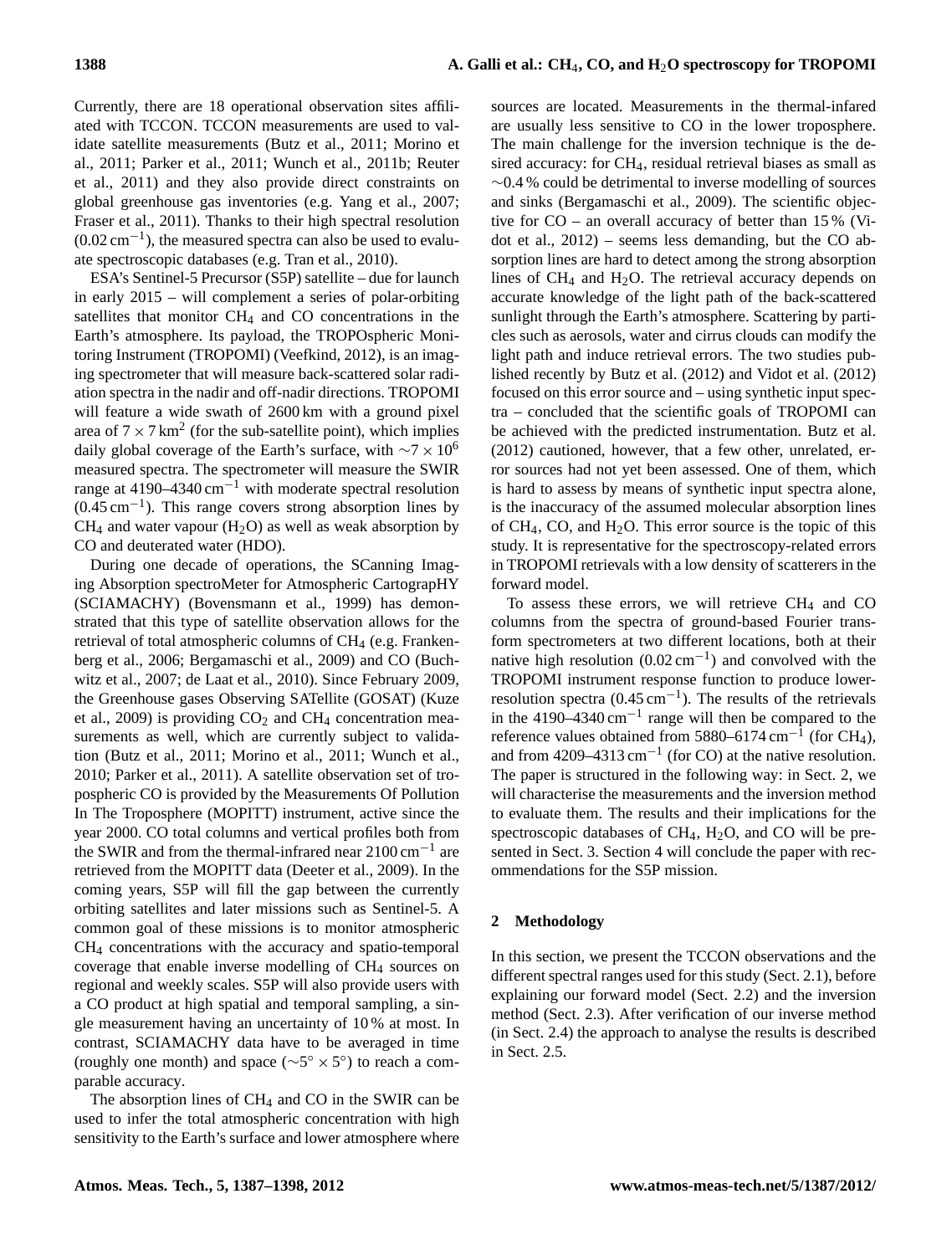## <span id="page-2-0"></span>**2.1 TCCON observations**

We chose two sets of TCCON observations to cover both wet and dry atmospheric conditions: 50 spectra measured at Darwin (in the tropical Northern region of Australia) between December 2005 and November 2007, and 50 spectra measured at Park Falls (inland, close to the US-Canadian border) between July 2004 and February 2006 [\(Deutscher et al.,](#page-10-12) [2010;](#page-10-12) [Washenfelder et al.,](#page-11-8) [2006\)](#page-11-8). Each of the 100 spectra was measured on a different day, the days being evenly distributed in time. The Park Falls data cover a large range of solar zenith angles (SZA) between 20 and 80 degrees. The Darwin spectra have a narrower spread in observation geometry (35 < SZA < 45 degrees for 48 of 50 spectra). For evaluation, we split the spectra into the ranges listed in Table [1](#page-2-2) and, whenever TROPOMI spectra were to be simulated, convolved them with the expected TROPOMI instrument response function (Sect. [2.2\)](#page-2-1).

Table [1](#page-2-2) summarises all spectral windows referred to in this study. The windows used for GFIT are windows 1, 2, and 3 for CH<sub>4</sub>, the windows labelled 4 for H<sub>2</sub>O, and the windows labelled 5 for CO. Windows 6a and 6b cover the expected spectral range for TROPOMI. The original resolution corresponds to a full width half maximum (FWHM) of  $0.0134 \text{ cm}^{-1}$  (window 6a), and the TROPOMI resolution has a a FWHM of  $0.45 \text{ cm}^{-1}$  (window 6b).

### <span id="page-2-1"></span>**2.2 Forward model**

In contrast to the more elaborate forward model required to invert back-scattered sunlight spectra [\(Hasekamp and Butz,](#page-10-13) [2008\)](#page-10-13), the forward model in this study neglects scattering processes. The TCCON spectrometers measure direct sunlight, which is, to a good approximation, only affected by molecular absorption on its way through the atmosphere [\(Wunch et al.,](#page-11-0) [2011a\)](#page-11-0). The modelled signal  $F(k)$  can be written as an integral over the entire height  $h$  of the atmosphere

<span id="page-2-3"></span>
$$
\boldsymbol{F}(k) = \mathbf{R} \otimes \mathbf{S}_{\odot} g \exp\left(-\int\limits_{0}^{\infty} \mathrm{d}h \, n(h) \, \sigma \, (p, T, k) \, f \, (\mu_0)\right). \tag{1}
$$

 $S_{\odot}$  denotes the solar radiance, for which we adopted the solar line list used by the TCCON science team (G. C. Toon, private communication, 2010). The other terms in Eq. [\(1\)](#page-2-3) are the instrument gain  $g$ , the wave number of the spectrum  $k$ , the pressure and temperature  $p$  and  $T$ , the molecular cross-sections  $\sigma$  (p, T, k), the particle density of the considered absorber molecules  $n(h)$ , and finally  $f(\mu_0)$ , the airmass as a function of  $\mu_0 = \cos(SZA)$  [\(Kasten and Young,](#page-10-14) [1989\)](#page-10-14). After integrating over height and atmospheric constituents, one needs to convolve the modelled absorption spectrum with the instrument response function **R** before comparing it to the measurements. To reproduce the TC-CON retrieval values, we assumed the instrument line shape

<span id="page-2-2"></span>**Table 1.** Overview of spectral ranges used for inversion.

| window<br>number | wave number<br>range $\rm (cm^{-1})$                                                                                                                                    | target<br>species    | other<br>absorbers                 |
|------------------|-------------------------------------------------------------------------------------------------------------------------------------------------------------------------|----------------------|------------------------------------|
| 1                | 5880-5996                                                                                                                                                               | $CH_4$               | CO <sub>2</sub> , H <sub>2</sub> O |
| 2                | 5996.45-6007.55                                                                                                                                                         | $CH_4$               | CO <sub>2</sub> , H <sub>2</sub> O |
| 3                | 6007-6145                                                                                                                                                               | $CH_4$               | CO <sub>2</sub> , H <sub>2</sub> O |
| 4                | 6073.05–6080.75,<br>6098.4–6100.3.<br>6124.4–6127.3.<br>6176.47-6178.13,<br>6252.35–6259.55,<br>6293.45–6309.25,<br>6389.35-6395.55,<br>6400.0–6402.3,<br>6466.1-6473.1 | H <sub>2</sub> O     | $CH_4$ , CO <sub>2</sub>           |
| 5                | 4208.7–4257.3.<br>4262-4318.8                                                                                                                                           | CO                   | $H2O$ , HDO,<br>CH <sub>4</sub>    |
| ба               | 4190-4340<br><b>TCCON</b> resolution                                                                                                                                    | CH <sub>4</sub> , CO | $H2O$ , HDO                        |
| 6b               | 4190-4340<br><b>TROPOMI</b> resolution                                                                                                                                  | $CH_4$ , CO          | $H2O$ , HDO                        |

to be a sinc function convolved with a rectangular function, with  $0.02 \text{ cm}^{-1}$  between the first zero-crossings (corresponding to  $FWHM = 0.0134 \text{ cm}^{-1}$ ) and an oversampling rate of  $1.9 \times$  FWHM. To simulate TROPOMI-like spectra, we convolved the TCCON spectra with a Gaussian instrument line shape with a coarser FWHM of 0.45 cm<sup>-1</sup> and an oversampling rate of  $2.5 \times$  FWHM. Figure [1](#page-3-1) shows the two spectral resolutions in the SWIR window between 4190 and  $4340 \text{ cm}^{-1}$ .

The HITRAN 2008 molecular spectroscopic database (HI-TRAN08, [Rothman et al.,](#page-11-9) [2009\)](#page-11-9) served as our default crosssection database, with the exception of the  $H_2O$  line lists. For  $H<sub>2</sub>O$  in windows 1 to 4, we combined the line list by [Jenou](#page-10-15)[vrier et al.](#page-10-15) [\(2007\)](#page-10-15) with HITRAN08 by selecting for each absorption line the version that produced the smaller spectral fit residuals. For the TROPOMI range at 4190–4340 cm−<sup>1</sup> , we used the line list developed by [Scheepmaker et al.](#page-11-10) [\(2012\)](#page-11-10). These line lists are not identical to the  $H_2O$  spectroscopy used by the TCCON science team. The latter improved the fit quality in spectral window 1, whereas it led to larger fit residuals in the TROPOMI range. To keep the paper short, we will only present retrievals obtained with the  $H_2O$  line lists developed for this study. The CH<sub>4</sub>, CO, and CO<sub>2</sub> line lists used in the GFIT algorithm are the HITRAN08 line lists that were also used for this study. Figure [2](#page-3-2) shows the relative strength of the  $CH_4$ ,  $H_2O$ , and CO absorption features in the range of 4190–4340 cm−<sup>1</sup> . The cross-sections were evaluated at  $p = 1000$  hPa,  $T = 296$  K and multiplied with columns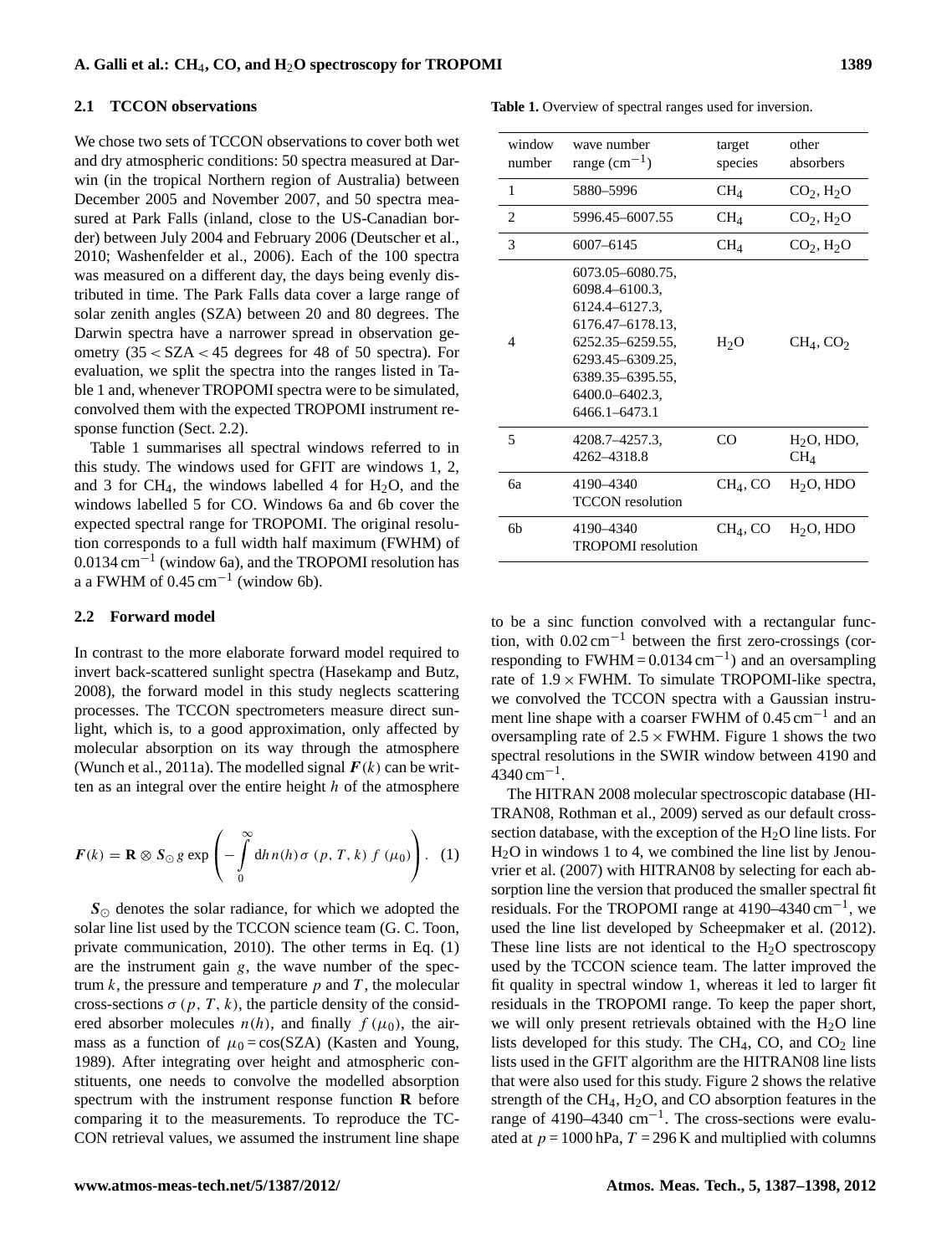

<span id="page-3-1"></span>**Fig. 1.** Upper panel: original TCCON spectrum of the TROPOMI wave number range 4190–4340 cm−<sup>1</sup> , measured at Darwin. Lower panel: magnification of the 4300–4325 cm<sup>-1</sup> range (blue dashed box) with both the original spectrum (black) and the same spectrum, convolved with the TROPOMI instrument response function (red).

 $N_i$  representative for observations at Darwin to obtain approximate optical depths (Eq. [1\)](#page-2-3).

## <span id="page-3-0"></span>**2.3 Inverse method**

We used the same inversion approach as described by [Butz et](#page-10-11) [al.](#page-10-11) [\(2012\)](#page-10-11). We optimised the state vector  $x$ , subjected to the forward model  $\vec{F}$  (Eq. [1\)](#page-2-3), from the TCCON measurements  $\vec{y}$ by minimising Eq.  $(2)$ . The state vector x contained the following elements: total column number density  $N_i = \sum n_i(h)$ for CO and  $H_2O$ , a profile for CH<sub>4</sub>, three parameters to fit a wave number dependent instrumental gain  $g$ , and two auxiliary parameters to compensate for a spectral shift of the measured spectrum with respect to the tabulated cross-sections. By default, pressure, temperature, and the height profiles of the absorbing species were not retrieved in the state vector. We assumed a fixed a priori atmospheric profile for CH<sub>4</sub>, H2O, and CO, and fitted only a scalar correction factor to the

![](_page_3_Figure_7.jpeg)

<span id="page-3-2"></span>**Fig. 2.** Approximate optical depth versus wave numbers, attributed to the three species considered for the spectral range 4190–4340 cm<sup>-1</sup>: CH<sub>4</sub> (red), H<sub>2</sub>O (blue), and CO (black).

initial  $N_i$ . The exception to this rule was CH<sub>4</sub>. The spectral fit residuals decreased by  $10\%$  when the CH<sub>4</sub> column was retrieved as a 12-layer height profile. The state vector thus contained twelve instead of one entry for CH4. They were summed up in the end to yield a total  $CH<sub>4</sub>$  column. As for all other species, the degrees of freedom of the inversion (between 1.8 and 1.9) were insufficient to retrieve a meaningful profile.

To retrieve  $x$ , regularisation is required because the inverse problem is ill-posed, i.e. the measurements y contain insufficient information to retrieve all state vector elements independently. The Phillips-Tikhonov regularisation method [\(Phillips,](#page-11-11) [1962;](#page-11-11) [Tikhonov,](#page-11-12) [1963\)](#page-11-12) finds the optimised state vector  $\hat{x}$  by minimising a cost function that is the sum of the least-squares cost function and a side constraint weighted by the regularisation parameter  $\gamma \geq 0$  according to

<span id="page-3-3"></span>
$$
\hat{\boldsymbol{x}} = \arg \min_{\boldsymbol{x}} \left( \|\mathbf{S}_{\mathbf{y}}^{-1/2} \boldsymbol{F}(\boldsymbol{x}) - \boldsymbol{y}\|^2 + \gamma \|\mathbf{W}\boldsymbol{x}\|^2 \right). \tag{2}
$$

**W** is the weighting matrix, and  $S_y$  is the diagonal measurement error covariance matrix containing the noise estimate. For  $S_y$  we assumed a signal-to-noise ratio of 1000 [\(Wunch et](#page-11-0) [al.,](#page-11-0) [2011a\)](#page-11-0).

The set-up of the atmospheric input was not changed with respect to [Butz et al.](#page-10-11) [\(2012\)](#page-10-11): the atmosphere was divided into a grid of 72 planar atmospheric layers (equidistant steps in terms of pressure). By default, temperature, pressure, and height were kept constant. The initial values for pressure, temperature and the  $H<sub>2</sub>O$  profile were taken from the ECMWF (European Centre for Medium-Range Weather Forecasts) ERA-Interim analysis, provided 6-hourly on a 1.5◦ × 1.5◦ latitude × longitude grid. We checked that the surface pressure agreed within 0.1 % to the pressure measured at the TCCON stations. For the CH<sub>4</sub> and CO a priori profiles, we relied on the chemistry transport model (TM4) profiles [\(Meirink et al.,](#page-10-16) [2006\)](#page-10-16). The a priori were obtained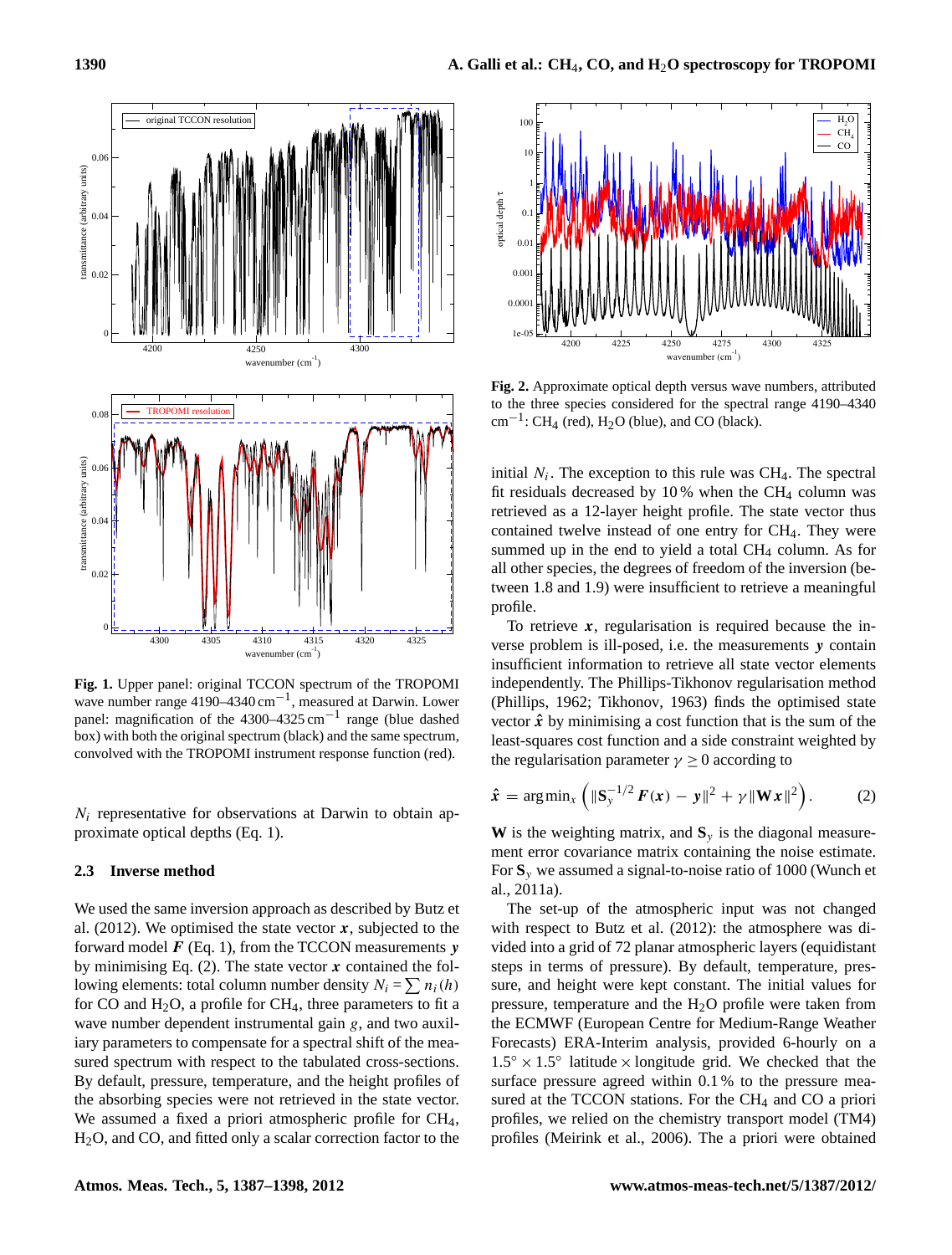from a one-year average at the corresponding geolocation of the observation sites.

# <span id="page-4-1"></span>**2.4 Reference retrievals**

Throughout this paper we used the atmospheric total columns  $N_i$  (in molecules cm<sup>-2</sup>) obtained from the spectral ranges 5880–6174 cm<sup>-1</sup> (for CH<sub>4</sub>) and from 4209–4319 cm<sup>-1</sup> (for CO) as reference values. These spectral ranges are also used by the TCCON science team for their retrievals with the GFIT nonlinear least squares spectral fitting algorithm. GFIT is a profile scaling retrieval which fixes the a priori profile shape of the absorber, and scales the profile to produce a calculated spectrum that best matches the measured spectrum. The surface pressure is measured at each TCCON station with a barometer [\(Wunch et al.,](#page-11-0) [2011a\)](#page-11-0). Dedicated effort in the past years to improve  $CH_4$  and  $H_2O$  spectroscopy in the 5880–6174  $\text{cm}^{-1}$  range [\(Frankenberg et al.,](#page-10-17) [2008;](#page-10-17) [Tran et al.,](#page-11-4) [2010;](#page-11-4) [Jenouvrier et al.,](#page-10-15) [2007\)](#page-10-15) has enabled accurate retrieval of CH<sup>4</sup> columns from this spectral range. This has been confirmed by validation of GFIT retrievals with independent aircraft measurements. Similarly, the accuracy of retrieved CO columns from the  $4209-4319$  cm<sup>-1</sup> spectral range by GFIT has also been confirmed by validation with aircraft measurements [\(Wunch et al.,](#page-11-6) [2010\)](#page-11-6).

Our inversion algorithm being not identical to GFIT, we first verified our algorithm. We checked if it reproduces the CH<sup>4</sup> and CO total columns derived with GFIT when the same spectral ranges and spectral resolution were used (see Table [1\)](#page-2-2). A complication arose when inter-comparison of our CH<sup>4</sup> results from windows 1, 2, and 3 showed that the retrieval quality from window 1 (5880–5996 cm−<sup>1</sup> ) was unsatisfying. A closer inspection revealed that there were several strong  $H<sub>2</sub>O$  absorption lines not well captured by our line list. We therefore decided to discard window 1 altogether and reproduce the GFIT values for  $CH<sub>4</sub>$  from the average of windows 2 and 3. For all observation windows, the spectrum measured at Park Falls on 21 June 2005 turned out to produce much larger spectral fit residuals than the average. The GFIT retrieval also assigns large error bars to the columns retrieved from this spectrum. This data point was therefore omitted from further analysis.

Comparing our retrieved CH<sup>4</sup> values from windows 2 and 3 to the GFIT values, we found a bias between the two datasets of 0.1 % for both Parkfalls and Darwin and standard deviations of 0.26 % and 0.18 % for Park Falls and Darwin, respectively. These differences are not larger than the average uncertainty of the  $CH_4$  column retrieved with the GFIT algorithm. The latter is 0.28 % for the Park Falls time-series and 0.22 % for the Darwin time-series. For CO, we found biases of 1.6% and  $-2.8$ %, and standard deviations of 1.1% and 1.8 % for Park Falls and Darwin, respectively. The small differences between our algorithm and GFIT can be explained by the differences in averaging kernels and a priori profiles for CH<sub>4</sub>, CO, and H<sub>2</sub>O (smoothing and interference errors),

and the differences in the  $H_2O$  line list. Therefore, we considered our retrieved columns from the 5880–6174 cm<sup>-1</sup> range (for CH<sub>4</sub>) and from 4209–4319 cm<sup>-1</sup> range (for CO) as reference values and the standard deviations between the algorithms as the associated error  $\sigma_{\text{ref}}$ .

## <span id="page-4-2"></span>**2.5 Analysis of the results**

To discuss the retrieval accuracy, we used the following four diagnostic quantities throughout this study. They quantify by how much the quality of the retrieved columns decreased when  $CH<sub>4</sub>$ , CO, and  $H<sub>2</sub>O$  columns were retrieved from 4190–4340−<sup>1</sup> at the TROPOMI resolution compared to the reference results (spectral ranges listed in Table [1\)](#page-2-2). For the standard deviation, the bias, and the correlation coefficient, we interpreted the columns of  $CH_4$ , CO, and  $H_2O$  retrieved at Park Falls or Darwin as a time-series and compared it to the time-series of the reference values:

1. The reduced fit residual  $\chi^2/\nu$ : the sum of the residuals between modelled and measured spectrum, divided by the degrees of freedom  $\nu$  (number of spectral pixels minus the degrees of freedom of the fit):

$$
\chi^2/\nu = \sum_{k=1}^K \left(\frac{y_{\text{meas},k} - y_{\text{mod},k}}{\sigma_k}\right)^2/\nu.
$$
 (3)

The fit residual  $\chi^2$  equals the least-squares part of the cost function in Eq. [\(2\)](#page-3-3). In the results section, we will list the average  $\langle \chi^2/\nu \rangle$  over all spectra.

- 2. The  $\sigma_N$  standard deviation of the differences between the retrieved columns at TROPOMI-like settings and the reference values. This number serves as an estimate of the accuracy of our results including systematic errors. In the tables, we will always compare it to the error  $\sigma_{ref}$ of the reference retrievals. If  $\sigma_N$  is not much larger than  $\sigma_{\text{ref}}$ , the differences between the two retrievals are statistically insignificant.
- 3. The bias b of the new retrieval values with respect to the reference values, calculated from the median of the relative differences.
- 4. The correlation coefficient  $\xi$  between the new retrieval values and the reference values.

# <span id="page-4-0"></span>**3 Results**

In this section, we compare the inversion results  $(CH<sub>4</sub>$  in Sect. [3.1,](#page-5-0) CO in Sect. [3.2\)](#page-6-0) for the TROPOMI spectral range to the reference retrievals. An option to improve the CO retrieval accuracy is presented in Sect. [3.3.](#page-9-1)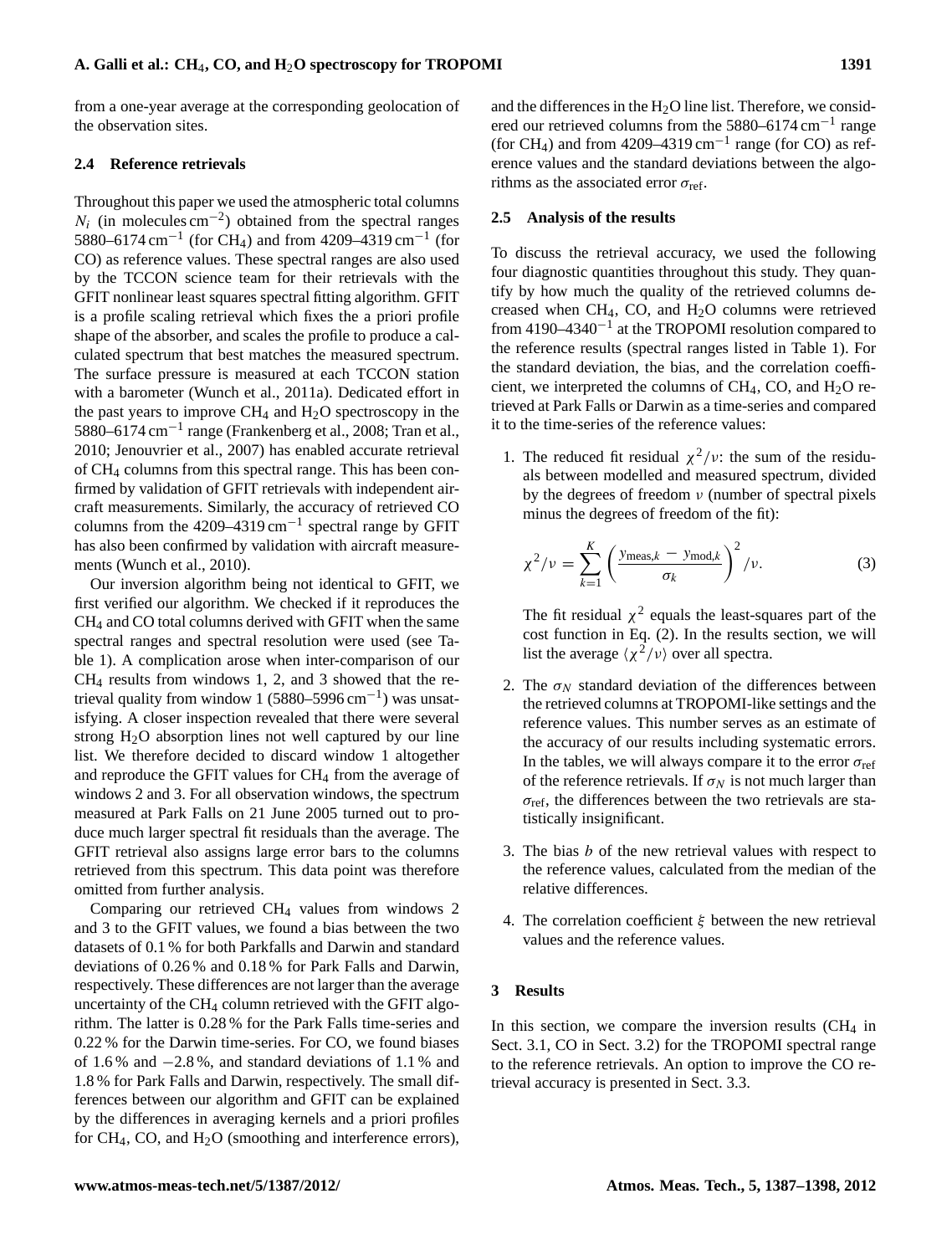<span id="page-5-2"></span>**Table 2.** Fit diagnostics of the CH<sub>4</sub> column retrievals in the  $4190-$ 4340 cm−<sup>1</sup> range, for the original (TCCON) and for the TROPOMI resolution.

|                    | $\langle \gamma^2/\nu \rangle$ | $\sigma_N$ | $\sigma_{\rm ref}$ | h     |      |
|--------------------|--------------------------------|------------|--------------------|-------|------|
| Darwin TROPOMI     | 43                             | 0.24 %     | 0.18%              | 0.010 | 0.93 |
| Park Falls TROPOMI | 32.                            | 0.28%      | 0.26%              | 0.009 | 0.97 |
| Darwin TCCON       | 106                            | 0.28%      | 0.18%              | 0.008 | 0.91 |
| Park Falls TCCON   | 83                             | $0.29\%$   | 0.26%              | 0.004 | 0.97 |

### <span id="page-5-0"></span>**3.1 CH<sup>4</sup> retrieval accuracy**

Figure [3](#page-5-1) shows the time-series of CH<sub>4</sub> columns (upper panel) and the differences (lower panel) between the results from the TROPOMI range and the 5996–6147 cm<sup>-1</sup> range. The Darwin observations are coloured red, the Park Falls observations are shown in blue. In the lower panel, solid lines belong to retrievals at TROPOMI resolution (window 6b in Table [1\)](#page-2-2), dotted lines denote results from the original resolution (window 6a). The dashed lines illustrate the biases for window 6b. Table [2](#page-5-2) lists the fit diagnostics. Those are from left to right: average spectral fit residuals  $(\langle \chi^2/\nu \rangle)$ , standard deviation of the differences in columns ( $\sigma_N$ ) versus the reference error  $\sigma_{ref}$  (see Sect. [2.4\)](#page-4-1), bias b, and correlation coefficient  $\xi$ . Table [2](#page-5-2) shows that the  $CH_4$  columns were well reproduced for TROPOMI-like settings. The average scatter of retrieved columns increased only from 0.18 to 0.24 % at Darwin, and from 0.26 to 0.28 % at Park Falls. Neither the standard deviation nor the correlation changed significantly when the original spectral resolution was assumed. The difference between the values derived from TROPOMI-like settings and the reference values from spectral windows 2 and 3 was not significant except for the two outliers in summer 2005 at Park Falls (Fig. [3\)](#page-5-1). The error bars assigned to these values by the GFIT algorithm are also three times larger than the average value. The positive bias of roughly 1 % at both sites thus is the only evidence for spectroscopy-related errors affecting the CH<sup>4</sup> columns. This bias increased for the lower spectral resolution, which is consistent with interference errors due to inaccurate  $CH_4$  or  $H_2O$  spectroscopy. The spectral fit residuals increased from  $\sim$ 30 at the 6000 cm<sup>-1</sup> range to  $\sim$ 100, but they cannot be directly related to a column error.

To see if  $H_2O$  interference errors could account for the 1 % bias, we investigated the dependence of the CH<sub>4</sub> retrieval errors on the  $H_2O$  abundance. Figure [8,](#page-8-0) upper panel, shows  $CH<sub>4</sub>$  retrieval errors against  $H<sub>2</sub>O$  dry air mole fraction (DMF) at Darwin, the air-mass being between 1.2 and 1.4 for all observations. The dashed line is the linear regression (correlation coefficient = 0.22), the dotted lines show the  $1-\sigma$  uncertainty level of the slope. The slope is not significantly larger than zero at a 2- $\sigma$  level and it increases only from 0.9 to 1.1 % for the range of observed  $H_2O$  DMF. This may be enough to account for the increase of the bias for the lower spectral

![](_page_5_Figure_6.jpeg)

<span id="page-5-1"></span>**Fig. 3.** CH<sub>4</sub> retrieval accuracy for the 4190–4340 cm<sup>-1</sup> range. The upper panel shows the time-series of  $CH<sub>4</sub>$  columns at Park Falls (crosses) and at Darwin (circles). The lower panel shows the relative differences between columns retrieved at original (dotted lines) and at TROPOMI resolution (solid lines) with respect to reference values from 5996–6145  $\text{cm}^{-1}$ .

resolution, but both effects are on the order of the reference retrieval accuracy.

Since there are no plans to retrieve  $O_2$  from TROPOMI spectra, the surface pressure was treated as a fixed parameter in the inversion method up to this point. The TCCON spectra cover several strong  $O_2$  absorption regions and can thus also be used to derive total  $O_2$  columns and – if one assumes a constant atmospheric oxygen ratio – a surface pressure. To study the pressure-dependence of the spectroscopic line lists, we chose a different approach to avoid an assessment of  $O<sub>2</sub>$ spectroscopy. Instead of retrieving surface pressure and trace gas species separately, our inversion algorithm also allows for a simultaneous retrieval. For such a retrieval, the observation windows need not include  $O<sub>2</sub>$  absorption lines, since the line shape of any absorber depends on pressure. At each iteration step, then, the total dry air column is optimised with respect to the cross-sections of all retrieved molecules.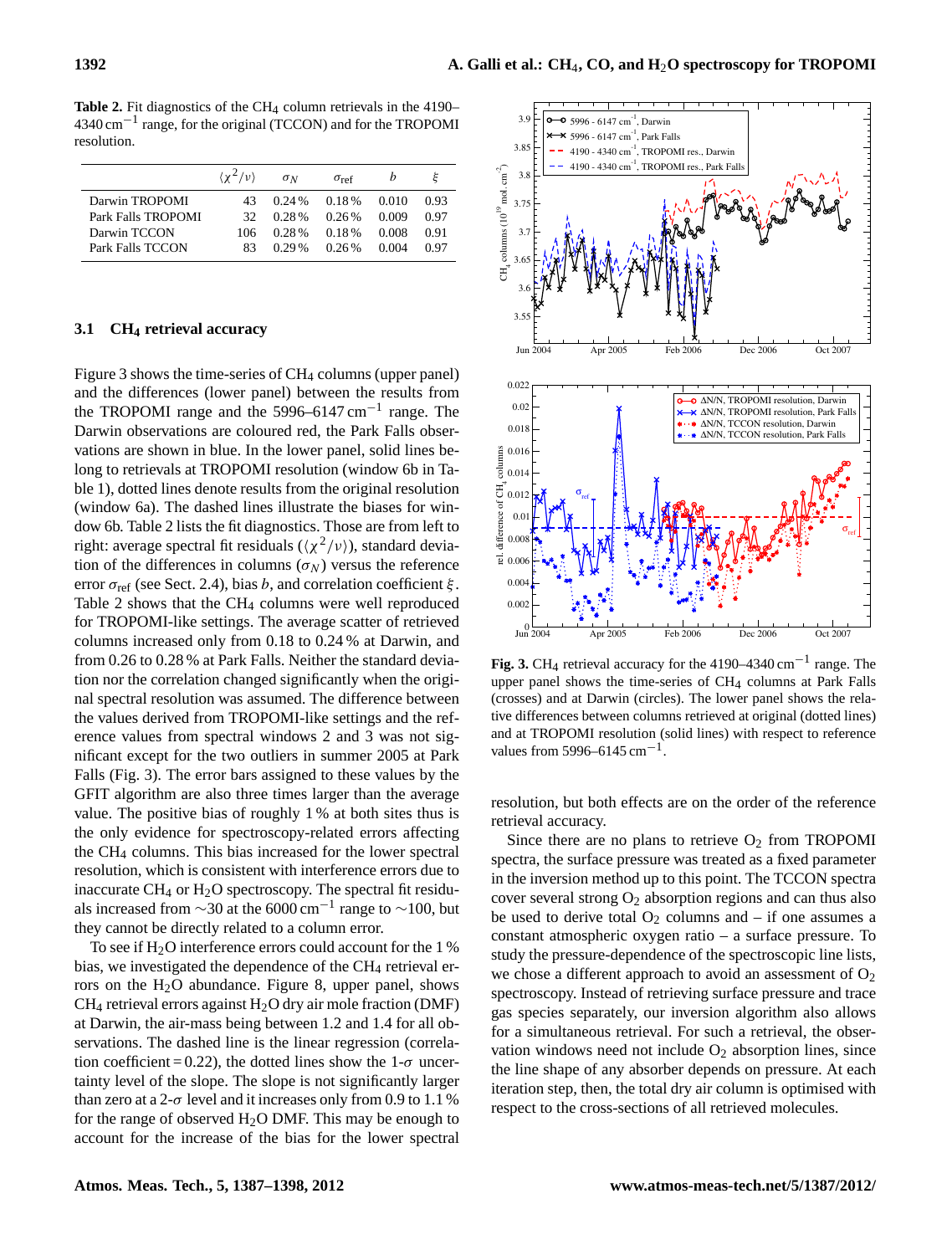![](_page_6_Figure_1.jpeg)

<span id="page-6-1"></span>**Fig. 4.** Impact of spectroscopic line lists on derived pressure at Park Falls. Black: total dry air column for fixed ECMWF pressure profile, plotted as relative difference to in-situ measurement. Circles: dry air column derived from 5996–6145 cm<sup>-1</sup>, crosses: dry air column derived from  $4190 - 4340$  cm<sup>-1</sup>.

When we retrieved the surface pressure from the CH<sub>4</sub> and H<sub>2</sub>O absorption features in the 5996–6145 cm<sup>-1</sup> range, the dry air columns agreed with the in-situ measurements within 2 %. The same approach resulted in errors larger than 10 % when we chose the 4190–4340 cm<sup>-1</sup> range. The difference in retrieved CH<sub>4</sub> columns were smaller  $(0.3 \text{ to } 0.8 \text{ %})$ , but still significant. Figure [4](#page-6-1) shows the relative differences of retrieved dry air columns versus the value measured at the Park Falls site. Results from windows 2 and 3 (circles) are compared to the column errors from the TROPOMI spectral range (crosses). The dry air columns derived from the ECMWF pressure profile, which serve as our default, agree with the measured dry air columns within 0.1 % standard deviation (black curve in Fig. [4\)](#page-6-1).

The failure to retrieve surface pressure from the SWIR band was probably caused by inaccurate pressure-broadening parameters of the CH<sub>4</sub> and H<sub>2</sub>O line lists. As long as the pressure was kept fixed, these shortcomings manifested themselves primarily in the spectral fit residuals (see Fig. [5\)](#page-6-2). If, however, the surface pressure was treated as a free parameter, the inversion routine optimised for a pressure which compensated for inaccurately predicted absorption line shapes. This resulted in values as far as 10 % away from the true surface pressure (see Fig. [4\)](#page-6-1).  $CH_4$  and  $H_2O$  were found to yield a comparable pressure over-estimation when only one of them was retrieved. The only region exempt from these problems was the 4318–4328 cm<sup>-1</sup> region where strong CH<sub>4</sub> and H<sub>2</sub>O absorption bands are absent (see Fig. [1\)](#page-3-1). For the  $CH<sub>4</sub>$  absorption bands in the 5996–6145  $cm^{-1}$ , the pressure retrieval yielded accurate results. The CH<sup>4</sup> HITRAN08 database for this range relies on the line list published by [Frankenberg et](#page-10-17) [al.](#page-10-17) [\(2008\)](#page-10-17) who focused on pressure-broadening effects.

We also inverted 45 spectra from one single observation day at Park Falls to check for air-mass dependent errors. Up

![](_page_6_Figure_6.jpeg)

<span id="page-6-2"></span>**Fig. 5.** Spectral fit residuals for wet atmospheric conditions at Darwin (upper panel) and for dry atmospheric conditions at Park Falls (lower panel). Fit residuals (red line) are over-plotted with optical depth of  $H_2O$  (blue line) and CH<sub>4</sub> (black dashed line), average measurement uncertainty indicated by error bars in boxes.

to SZA  $\approx$  65 degrees, no systematic influence of air-mass was found for CH4, nor for CO columns. For larger SZA, the discrepancies caused by different averaging kernels increased to the extent to which they masked any potential spectroscopyrelated errors.

#### <span id="page-6-0"></span>**3.2 CO retrieval accuracy**

In contrast to  $CH_4$  and  $H_2O$ , the CO absorption maxima are relatively sharp and well separated from each other. Nonetheless, inversion of CO in the SWIR is non-trivial because the CO signature has to be separated from the much stronger background of  $CH_4$  and  $H_2O$  absorption. If possible, we would like to retrieve all three species at the same time, using the entire spectral range of 4190–4340 cm−<sup>1</sup> . This approach worked reasonably well for CH4.

Figure [6](#page-7-0) shows the time-series of retrieved CO (upper panel) and the relative differences of CO columns retrieved at the TROPOMI resolution compared to window 5 at the original resolution (lower panel). The two biases were added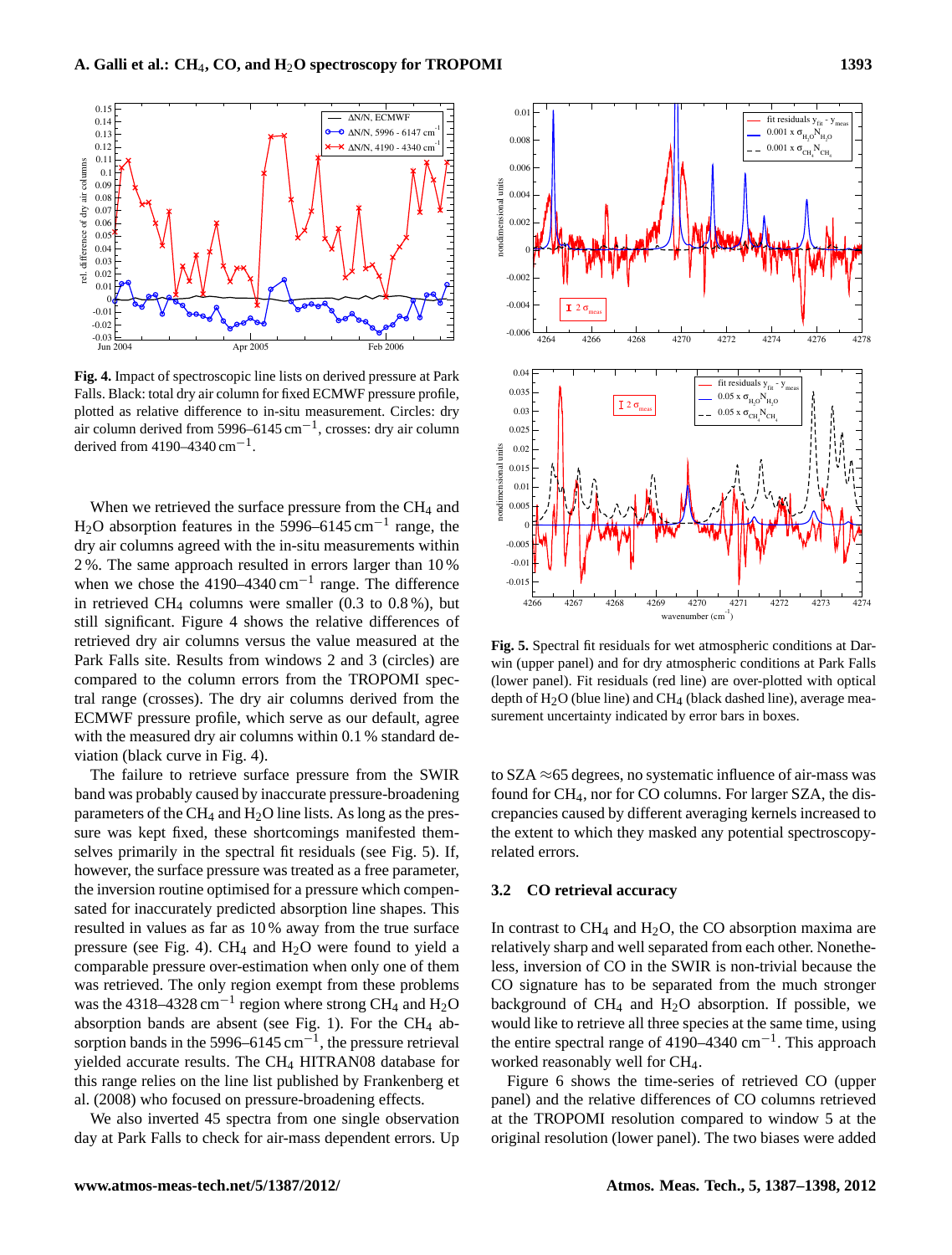![](_page_7_Figure_2.jpeg)

<span id="page-7-0"></span>**Fig. 6.** CO retrieval accuracy at 4190–4340 cm−<sup>1</sup> for Darwin (circles) and Park Falls (crosses). The upper panel shows the timeseries, the lower panel shows the relative differences between columns retrieved at TROPOMI resolution and columns retrieved from window 5 (original high resolution).

as dashed lines in the lower panel. Table [3](#page-7-1) lists the corresponding fit diagnostics. The CO retrieval accuracy obviously deteriorated for TROPOMI-like settings. First, the bias b increased from a few to roughly ten percent. Second, the standard deviation of the retrieved CO column error,  $\sigma_N$ , increased by a factor of two to three compared to the reference uncertainty. The increase of bias and standard deviation was more pronounced at Darwin than at Park Falls. An explanation might be that the average  $H_2O$  abundance at Darwin was two times higher. We will examine this conjecture in the following. The impact of CH<sup>4</sup> spectroscopic errors on CO retrievals is hard to identify because the atmospheric CH<sup>4</sup> abundance varies little compared to  $H<sub>2</sub>O$ .

We fitted  $H_2O$  and HDO as interfering absorbers while retrieving the CH<sup>4</sup> and CO columns. Figure [7](#page-7-2) compares the H2O columns retrieved from the TROPOMI range to the columns retrieved from window 4 (around  $6200 \text{ cm}^{-1}$ ). The upper panel shows the time-series; the lower panel shows the relative differences to the reference results from window 4

![](_page_7_Figure_6.jpeg)

<span id="page-7-2"></span>**Fig. 7.** H<sub>2</sub>O retrieval accuracy at 4190–4340 cm<sup>-1</sup> for Darwin (circles) and Park Falls (crosses). The upper panel shows the timeseries, the lower panel shows the relative differences between columns retrieved at 4190–4340 cm−<sup>1</sup> (for TROPOMI and original high resolution) and columns retrieved from window 4.

<span id="page-7-1"></span>**Table 3.** Fit diagnostics of the CO column retrievals for the TROPOMI resolution.

|            | $\langle \chi^2/\nu \rangle$ | $\sigma_N$ | $\sigma_{\rm ref}$ |       |      |
|------------|------------------------------|------------|--------------------|-------|------|
| Darwin     | 43                           | 4.8%       | 1.8%               | 0.148 | 0.99 |
| Park Falls | 32                           | 3.3%       | $1.1\%$            | 0.046 | 0.97 |

(same format as Fig. [3](#page-5-1) for  $CH<sub>4</sub>$  $CH<sub>4</sub>$  $CH<sub>4</sub>$ ). Table 4 lists the corresponding fit diagnostics of  $H_2O$ , including results from the original (TCCON) and the lower (TROPOMI) resolution. As for  $CH<sub>4</sub>$ , the H<sub>2</sub>O retrieval accuracy did not deteriorate when the input spectrum was degraded to the TROPOMI resolution;  $\sigma_N$  in Table [4](#page-8-1) remained almost identical and  $\xi > 0.99$  for all data sets. The bias of 6 or 8 % at Darwin was the only obvious difference between the H2O derived from the TROPOMI range and from window 4. To prove that the CO retrieval errors, in particular at Darwin, were dominated by  $H_2O$  interference errors, we needed more evidence.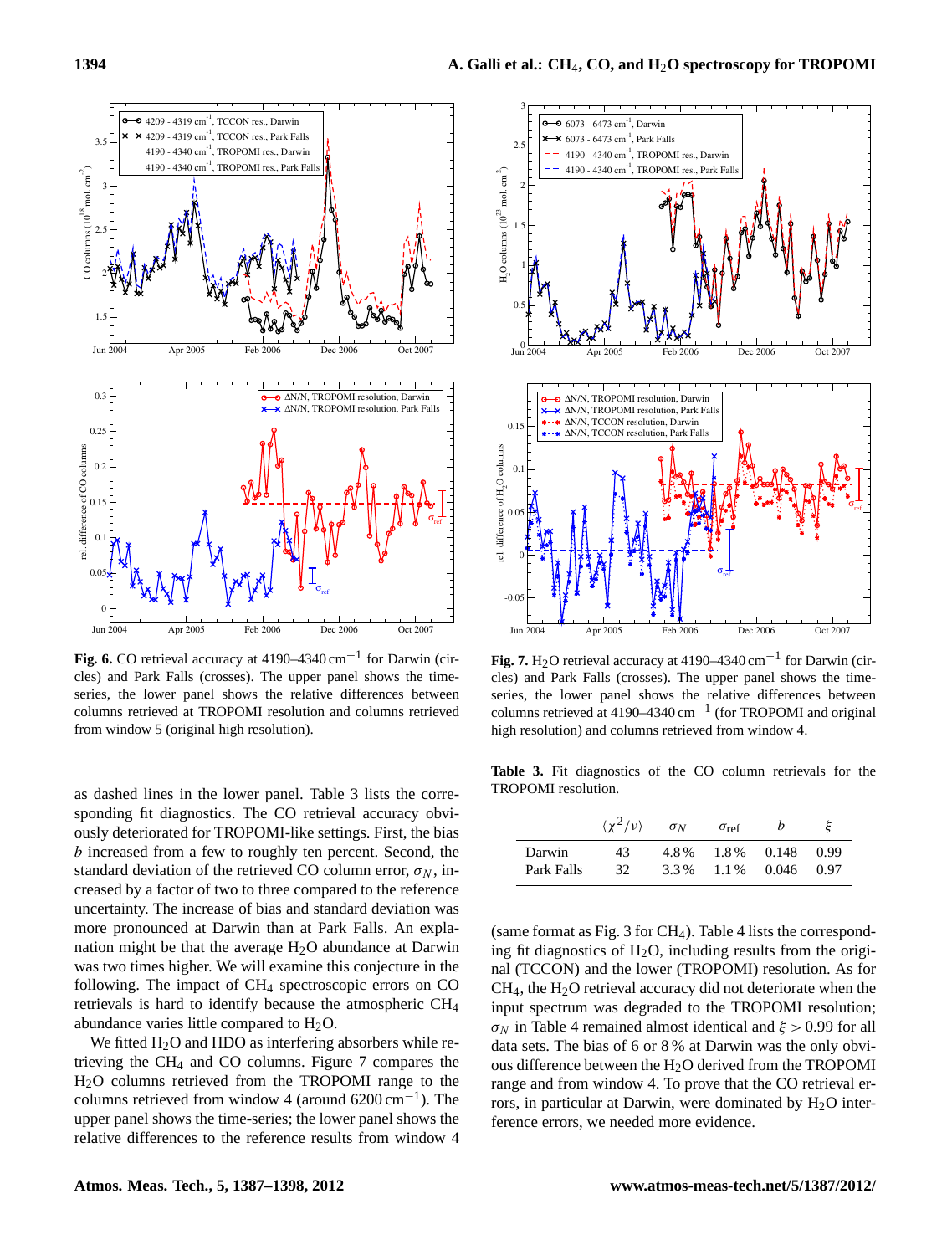![](_page_8_Figure_1.jpeg)

<span id="page-8-0"></span>**Fig. 8.** Correlation of retrieval errors with humidity at Darwin. Deviations of CH4 (upper panel) and CO columns (lower panel) with respect to the reference values are plotted against H<sub>2</sub>O DMF. Red crosses indicate nominal CO retrievals, blue circles show results for an optimised CO sub-window. Dashed lines denote linear fits.

We first replaced our default line list with the HITRAN08 line list to test how sensitively the CO retrieval results reacted to the H2O spectroscopy. The spectral fit residuals increased by a factor of 2.2 and the  $H_2O$  columns were equally biased, whereas the bias of the CO columns changed from 14.8 to 6.7 % at Darwin, and from 4.6 to 1.1 % at Park Falls. On the other hand, the standard deviation of column errors did not decrease significantly.

The CO bias would be of little consequence for the S5P mission if it were constant for all observation sites and atmospheric conditions. A further examination revealed, however, that it strongly depended on the  $H<sub>2</sub>O$  vapour content. This dependence would introduce undesired seasonal and latitudinal biases for the S5P mission. Figure [8](#page-8-0) demonstrates for the Darwin observations the extent to which the CO and CH<sub>4</sub> retrieval errors increased with  $H<sub>2</sub>$ O abundance. In the lower panel, the CO retrieval errors for the nominal TROPOMI range and for an optimised sub-window (see

<span id="page-8-1"></span>**Table 4.** Fit diagnostics of the  $H_2O$  column retrievals at the 4190– 4340 cm−<sup>1</sup> range, for the original (TCCON) and for the TROPOMI resolution.

|                    | $\langle \gamma^2/\nu \rangle$ | $\sigma_N$ | $\sigma_{\rm ref}$ |          | ξ     |
|--------------------|--------------------------------|------------|--------------------|----------|-------|
| Darwin TROPOMI     | 43                             | 2.6%       | 1.9%               | 0.082    | 0.998 |
| Park Falls TROPOMI | 32.                            | 4.6%       | $2.4\%$            | 0.006    | 0.999 |
| Darwin TCCON       | 106.                           | $2.2\%$    | 1.9%               | 0.061    | 0.999 |
| Park Falls TCCON   | 83                             | 4.1%       | 2.4%               | $-0.004$ | 0.999 |

Sect. [3.3](#page-9-1) for further explanation) are plotted against  $H_2O$ DMF. The dashed lines show the linear fits, the correlation coefficient calculates to 0.66 for the nominal TROPOMI range and to 0.52 for the sub-window. This correlation did not change when the default  $H<sub>2</sub>O$  line list was replaced by the HITRAN08 list. Judging from the linear fit, the  $H_2O$ dependence introduced a CO-bias of 15 % between the driest and the most humid day. In contrast to the weak correlation for  $CH_4$ , the  $H_2O$  interference error on CO is much larger than the reference accuracy.

In this study, spectroscopic errors are primarily characterised by their impact on retrieved columns. Spectral fit residuals allow us to track down inaccurate absorption lines but do not directly relate to a column inversion error. We correlated the spectral fit residuals to the molecular absorption spectra by calculating Spearman's rank-order correlation coefficient [\(Press et al.,](#page-11-13) [1986\)](#page-11-13). The correlation with the  $H_2O$  absorption spectrum was significant (significance  $>10\sigma$ ) for all measurements. The actual correlation strength increased with atmospheric  $H<sub>2</sub>O$  abundance. For dry atmospheric conditions (H<sub>2</sub>O DMF <  $0.1\%$ ), the correlation with the CH<sub>4</sub> absorption lines dominated over the H<sub>2</sub>O correlation, whereas it became non-significant for wet atmospheric conditions. Figure [5,](#page-6-2) upper panel, shows a part of the fit residuals for an observation at Darwin with  $H_2O$  $DMF = 1$ %. The cross-sections of H<sub>2</sub>O and CH<sub>4</sub>, evaluated at  $p = 1000$  hPa and  $T = 296$  K, are shown as blue and black lines. The residuals peak to the immediate left and right of the absorption maxima of  $H<sub>2</sub>O$ , whereas the line centres seem to be correct. Inadequate pressure broadening parameters of the strong  $H_2O$  absorption lines are an obvious interpretation for this deficiency (see the results on pressure retrievals in Sect. [3.1\)](#page-5-0), but other effects, such as line mixing, probably also contributed to the residuals. There were also fit residuals peaking around CH<sup>4</sup> absorption lines (the lower panel in Fig. [5](#page-6-2) shows a Park Falls spectrum for a dry Winter day) but these fit residuals were much more variable in shape and size than their  $H_2O$  counterparts.

For the CO retrievals, the 15 % threshold accuracy [\(Vi](#page-11-7)[dot et al.,](#page-11-7) [2012\)](#page-11-7) was met for all 100 examined spectra, but this would be the full error budget for the S5P mission. Moreover, the retrieval errors varied systematically with  $H_2O$ and additional errors due to scattering processes of aerosols and clouds are to be expected for a TROPOMI observation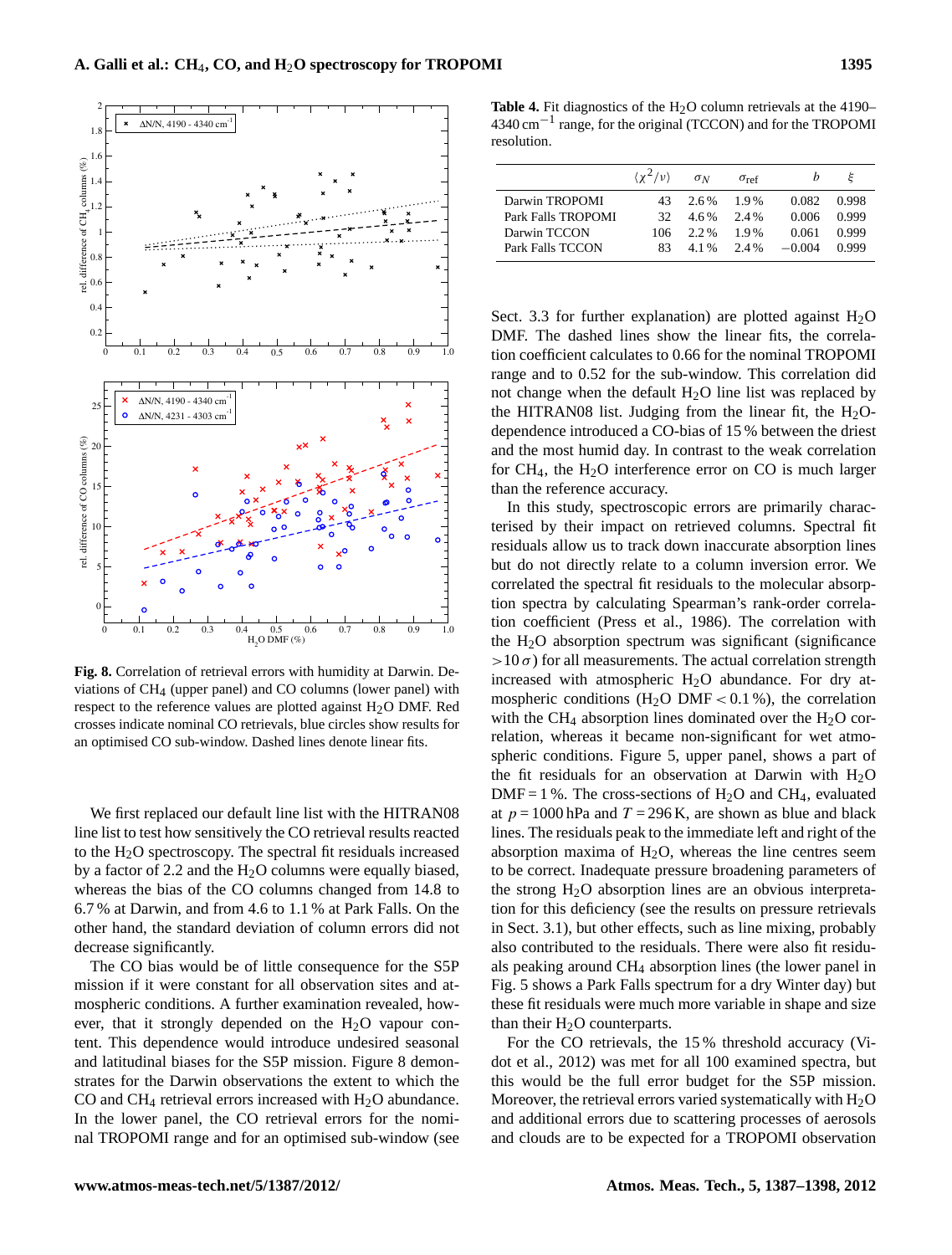geometry. An improvement of the CO retrieval accuracy is therefore necessary.

## <span id="page-9-1"></span>**3.3 Measures to improve on CO retrieval accuracy**

The performance of the CO inversion at TROPOMI resolution is limited by the strong overlapping of the CO with neighbouring  $CH_4$  and  $H_2O$  lines, both of which have systematic errors (Fig. [5\)](#page-6-2). [Sussmann and Borsdorff](#page-11-14) [\(2007\)](#page-11-14) reported that the  $H_2O$  interference errors on CO in the 2050–  $2160 \text{ cm}^{-1}$  range were reduced when they retrieved an H<sub>2</sub>O profile instead of a scalar value. We experimented with a similar approach for the TROPOMI range, but we did not achieve a notable decrease in CO column error. One reason might be that we relied on an  $H<sub>2</sub>O$  prior profile already close to the optimum profile.

Another means to reduce interference errors is to restrict the retrieval to a sub-window where the CO absorption lines are more pronounced relative to the  $CH_4$  and  $H_2O$  lines. The main drawback of this approach is the loss of information, making the inversion potentially more vulnerable to instrumental effects. For the inversion of back-scattered sunlight, we also have to keep in mind that those parts of the spectrum without CO absorption lines may be needed to retrieve information on scattering particles [\(Vidot et al.,](#page-11-7) [2012\)](#page-11-7). We defined an overlapping function  $\omega$  in terms of the spectral sensitivity as

<span id="page-9-2"></span>
$$
\omega = \frac{\left| \frac{\partial I}{\partial N_{\text{H}_2\text{O}}} \right| + \left| \frac{\partial I}{\partial N_{\text{CH}_4}} \right|}{\left| \frac{\partial I}{\partial N_{\text{CO}}} \right|}.
$$
\n(4)

From Eq. [4](#page-9-2) we optimised the CO sub-window by choosing wave number limits  $k_0$ ,  $k_1$  such that  $\sum_{n=1}^{k_1}$  $k=$ k<sub>0</sub>  $\frac{k_1 - k_0}{\omega(k)}$  became maximal. This criterion led to an optimised range of 4231.3– 4302.6 cm−<sup>1</sup> if one contiguous spectral range was to be used. Replacing the nominal TROPOMI range by this sub-window reduced the dependency of the CO retrieval errors with humidity. This is illustrated in Fig. [8,](#page-8-0) where the retrieval results from the CO sub-window (circles) are compared to the nominal retrieval results (crosses). The bias of the CO columns decreased by 3 to 5 % for both observation sites, and  $\sigma_N$  decreased from 4.8 % to 3.9 % at Darwin and from 3.3 % to 2.7 % at Park Falls.

## <span id="page-9-0"></span>**4 Conclusions**

The current  $H_2O$  spectroscopy affected, due to interference errors, the CO retrieval accuracy at 4190–4340 cm<sup>-1</sup> when the TROPOMI resolution was assumed. For wet conditions, the retrieved CO columns deviated by almost 15 % from the result at high spectral resolution. This error correlated with H2O content in the atmosphere. Because the atmospheric H2O abundance is highly variable, this would lead to seasonal and latitudinal biases of CO columns for the S5P mission. The CO bias reacted also very sensitively to a different H2O line list. No shortcomings of the CO spectroscopy itself were detected. The impact of inaccurate  $CH<sub>4</sub>$  spectroscopy on CO retrieval errors could not be quantified because of the small variations of atmospheric CH<sub>4</sub>. We presented a way to mitigate the impact of interference errors from  $H_2O$  and  $CH_4$ by reducing the retrieval window, but a further improvement on  $H<sub>2</sub>O$  and CH<sub>4</sub> spectroscopy is required for the S5P mission. The loss of information due to a reduced spectral range may pose a problem to the inversion of back-scattered sunlight, for which also scattering properties of the atmosphere need to be retrieved.

For CH<sub>4</sub> column errors, no strong correlation with  $H_2O$ abundance was found. The combined  $H_2O$  and  $CH_4$  spectroscopy errors caused CH<sup>4</sup> retrieval errors consisting of a constant bias of about 1 % and a standard deviation of about 0.3 %. This is better than the threshold accuracy requirement of 1 % for the S5P mission. Spectroscopy-related errors also manifested themselves in an increase of spectral fit residuals when we compared the TROPOMI spectral range to the 6000 cm−<sup>1</sup> . This can be caused both by H2O and by CH<sup>4</sup> spectroscopy. We caution that the intrinsic retrieval accuracy of CH<sup>4</sup> from TCCON spectra is a few tenths of a percent. This means we can only identify spectroscopic deficiencies that result in column errors with the same order of magnitude as the intended accuracy for the S5P mission. For CO, the reference accuracy is an order of magnitude better than the S5P requirement.

Both H2O and CH<sup>4</sup> showed an incorrect pressuredependence at 4190–4340 cm−<sup>1</sup> . This implies that not only the  $H_2O$  but also the CH<sub>4</sub> line list is less accurate at the TROPOMI range than around 6000 cm−<sup>1</sup> . For atmospheric inversion this shortcoming would become important if the surface pressure was to be retrieved from the spectra. Currently, we do not intend such a pressure retrieval for TROPOMI spectra. To improve on the general accuracy of spectroscopic databases, we recommend a similar effort to be directed at the pressure broadening and pressure shift of absorption lines as done by [Frankenberg et al.](#page-10-17) [\(2008\)](#page-10-17) for CH<sup>4</sup> at 5860–6185 cm−<sup>1</sup> .

*Acknowledgements.* This research was funded by the TROPOMI project through NSO. Research leading to these results has received funding from the European Union's Seventh Framework Programme (FP7/2007-2013) under Grant Agreement no. 218793, and by the Dutch User Support Programme under project GO-AO/16. A. Butz is supported by Deutsche Forschungsgemeinschaft (DFG) through the Emmy-Noether programme, grant BU2599/1-1 (RemoteC). US funding for TCCON comes from NASA's Terrestrial Ecology Program, grant number NNX11AG01G, the Orbiting Carbon Observatory Program, the Atmospheric  $CO<sub>2</sub>$ Observations from Space (ACOS) Program and the DOE/ARM Program. The Darwin TCCON site was built at Caltech with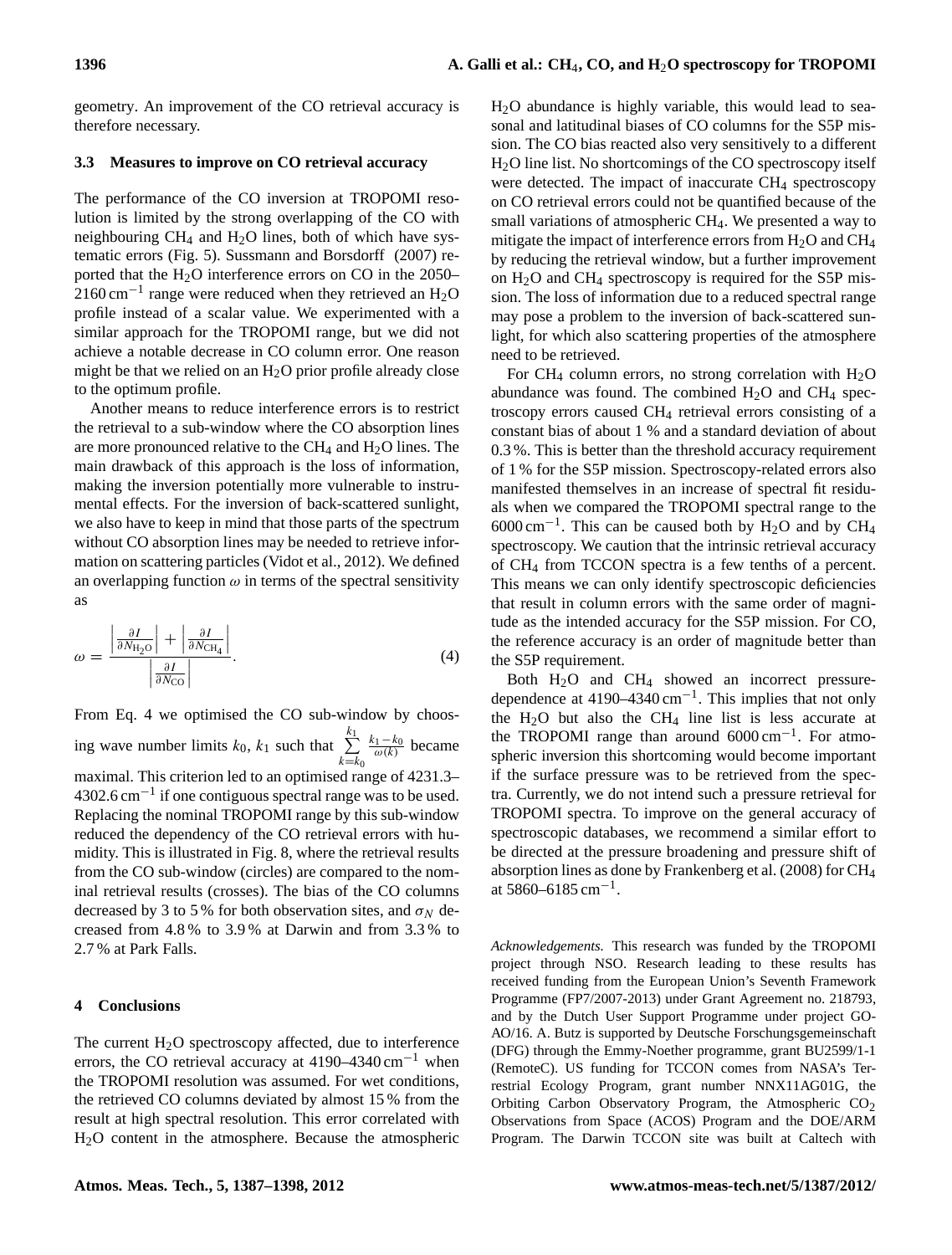funding from the OCO project, and is operated by the University of Wollongong, with travel funds for maintenance and equipment costs funded by the OCO-2 project. We acknowledge funding to support Darwin and Wollongong from the Australian Research Council, Projects LE0668470, DP0879468, DP110103118 and LP0562346. ECMWF ERA Interim analyses are provided through [http://data-portal.ecmwf.int/data/d/interimdaily/.](http://data-portal.ecmwf.int/data/d/interim daily/) TM4 modelled CH4 and CO concentration fields have been made available through J. F. Meirink, Royal Netherlands Meteorological Institute (KNMI). The CarbonTracker 2010 results have been provided by NOAA ESRL, Boulder, Colorado, USA from the website at [http://carbontracker.noaa.gov.](http://carbontracker.noaa.gov)

Edited by: J.-L. Attie

## **References**

- <span id="page-10-6"></span>Bergamaschi, P., Frankenberg, C., Meirink, J. F., Krol, M., Villani, M. G., Houweling, S., Dentener, F., Dlugokencky, E. J., Miller, J. B., Gatti, L. V., Engel, A., and Levin, I.: Inverse modeling of global and regional CH4 emissions using SCIA-MACHY satellite retrievals, J. Geophys. Res., 114, D22301, [doi:10.1029/2009JD012287,](http://dx.doi.org/10.1029/2009JD012287) 2009.
- <span id="page-10-4"></span>Bovensmann, H., Burrows, J. P., Buchwitz, M., Frerick, J., Noël, S., Rozanov, V. V., Chance, K. V., and Goede, A. P. H.: SCIA-MACHY: Mission Objectives and Measurement Modes, J. Atmos. Sci., 56, 127–150, 1999.
- <span id="page-10-7"></span>Buchwitz, M., Khlystova, I., Bovensmann, H., and Burrows, J. P.: Three years of global carbon monoxide from SCIAMACHY: comparison with MOPITT and first results related to the detection of enhanced CO over cities, Atmos. Chem. Phys., 7, 2399– 2411, [doi:10.5194/acp-7-2399-2007,](http://dx.doi.org/10.5194/acp-7-2399-2007) 2007.
- <span id="page-10-0"></span>Butz, A., Guerlet, S., Hasekamp, O., Schepers, D., Galli, A., Aben, I., Frankenberg, C., Hartmann, J.-M., Tran, H., Kuze, A., Keppel-Aleks, G., Toon, G., Wunch, D., Wennberg, P., Deutscher, N. M., Griffith, D., Macatangay, R., Messerschmidt, J., Notholt, J., and Warneke, T.: Toward accurate CO<sub>2</sub> and CH<sub>4</sub> observations from GOSAT, Geophys. Res. Lett., 38, L14812, [doi:10.1029/2011GL047888,](http://dx.doi.org/10.1029/2011GL047888) 2011.
- <span id="page-10-11"></span>Butz, A., Galli, A., Hasekamp, O., Landgraf, J., Tol, P., and Aben, I.: TROPOMI aboard Precursor Sentinel-5 Precursor: Prospective performance of CH<sub>4</sub> retrievals for aerosol and cirrus loaded atmospheres, Remote Sens. Environ., 120, 267–276, [doi:10.1016/j.rse.2011.05.030,](http://dx.doi.org/10.1016/j.rse.2011.05.030) 2012.
- <span id="page-10-8"></span>de Laat, A. T. J., Gloudemans, A. M. S., Schrijver, H., Aben, I., Nagahama, Y., Suzuki, K., Mahieu, E., Jones, N. B., Paton-Walsh, C., Deutscher, N. M., Griffith, D. W. T., De Mazière, M., Mittermeier, R. L., Fast, H., Notholt, J., Palm, M., Hawat, T., Blumenstock, T., Hase, F., Schneider, M., Rinsland, C., Dzhola, A. V., Grechko, E. I., Poberovskii, A. M., Makarova, M. V., Mellqvist, J., Strandberg, A., Sussmann, R., Borsdorff, T., and Rettinger, M.: Validation of five years (2003–2007) of SCIAMACHY CO total column measurements using ground-based spectrometer observations, Atmos. Meas. Tech., 3, 1457–1471, [doi:10.5194/amt-](http://dx.doi.org/10.5194/amt-3-1457-2010)[3-1457-2010,](http://dx.doi.org/10.5194/amt-3-1457-2010) 2010.
- <span id="page-10-10"></span>Deeter, M. N., Edwards, D. P., Gille, J. C., and Drummond, J. R.: CO retrievals based on MOPITT near-infrared observations, J. Geophys. Res., 114, D04303, [doi:10.1029/2008JD010872,](http://dx.doi.org/10.1029/2008JD010872) 2009.
- <span id="page-10-12"></span>Deutscher, N. M., Griffith, D. W. T., Bryant, G. W., Wennberg, P. O., Toon, G. C., Washenfelder, R. A., Keppel-Aleks, G., Wunch, D., Yavin, Y., Allen, N. T., Blavier, J.-F., Jiménez, R., Daube, B. C., Bright, A. V., Matross, D. M., Wofsy, S. C., and Park, S.: Total column  $CO<sub>2</sub>$  measurements at Darwin, Australia – site description and calibration against in situ aircraft profiles, Atmos. Meas. Tech., 3, 947–958, [doi:10.5194/amt-3-947-2010,](http://dx.doi.org/10.5194/amt-3-947-2010) 2010.
- <span id="page-10-5"></span>Frankenberg, C., Meirink, J. F., Bergamaschi, P., Goede, A. P. H., Heimann, M., Körner, S., Platt, U., van Weele, M., and Wagner, T.: Satellite chartography of atmospheric methane from SCIAMACHY on board ENVISAT: Analysis of the years 2003 and 2004, J. Geophys. Res., 111, D07303, [doi:10.1029/2005JD006235,](http://dx.doi.org/10.1029/2005JD006235) 2006.
- <span id="page-10-17"></span>Frankenberg, C., Warneke, T., Butz, A., Aben, I., Hase, F., Spietz, P., and Brown, L. R.: Pressure broadening in the  $2V_3$  band of methane and its implication on atmospheric retrievals, Atmos. Chem. Phys., 8, 5061–5075, [doi:10.5194/acp-8-5061-2008,](http://dx.doi.org/10.5194/acp-8-5061-2008) 2008.
- <span id="page-10-3"></span>Fraser, A., Miller, C. C., Palmer, P. I., Deutscher, N. M., Jones, N. B., and Griffith, D. W. T.: The Australian methane budget: Interpreting surface and train-borne measurements using a chemistry transport model, J. Geophys. Res., 116, D20306, [doi:10.1029/2011JD015964,](http://dx.doi.org/10.1029/2011JD015964) 2011.
- Gloudemans, A. M. S., Schrijver, H., Hasekamp, O. P., and Aben, I.: Error analysis for CO and CH4 total column retrievals from SCIAMACHY 2.3 µm spectra, Atmos. Chem. Phys., 8, 3999– 4017, [doi:10.5194/acp-8-3999-2008,](http://dx.doi.org/10.5194/acp-8-3999-2008) 2008.
- <span id="page-10-13"></span>Hasekamp, O. P. and Butz, A.: Efficient calculation of intensity and polarization spectra in vertically inhomogeneous scattering and absorbing atmospheres, J. Geophys. Res., 113, D20309, [doi:10.1029/2008JD010379,](http://dx.doi.org/10.1029/2008JD010379) 2008.
- <span id="page-10-15"></span>Jenouvrier, A., Daumont, L., Régalia-Jarlot, L., Tyuterev, V. G., Carleer, M., Vandaele, A. C., Mikhailenko, S., and Fally, S.: Fourier transform measurements of water vapor line parameters in the  $4200-6600 \text{ cm}^{-1}$  region, J. Quant. Spectrosc. Ra., 105, 326–355, 2007.
- <span id="page-10-14"></span>Kasten, F. and Young, A. T.: Revised optical air mass tabels and c approximation formula, Appl. Optics, 28, 4735–4738, 1989.
- <span id="page-10-9"></span>Kuze, A., Suto, H., Nakajima, M., and Hamazaki, T.: Thermal and near infrared sensor for carbon observation Fouriertransform spectrometer on the Greenhouse Gases Observing Satellite for greenhouse gases monitoring, Appl. Optics, 48, 6716, [doi:10.1364/AO.48.006716,](http://dx.doi.org/10.1364/AO.48.006716) 2009.
- <span id="page-10-16"></span>Meirink, J. F., Eskes, H. J., and Goede, A. P. H.: Sensitivity analysis of methane emissions derived from SCIAMACHY observations through inverse modelling, Atmos. Chem. Phys., 6, 1275–1292, [doi:10.5194/acp-6-1275-2006,](http://dx.doi.org/10.5194/acp-6-1275-2006) 2006.
- <span id="page-10-1"></span>Morino, I., Uchino, O., Inoue, M., Yoshida, Y., Yokota, T., Wennberg, P. O., Toon, G. C., Wunch, D., Roehl, C. M., Notholt, J., Warneke, T., Messerschmidt, J., Griffith, D. W. T., Deutscher, N. M., Sherlock, V., Connor, B., Robinson, J., Sussmann, R., and Rettinger, M.: Preliminary validation of column-averaged volume mixing ratios of carbon dioxide and methane retrieved from GOSAT short-wavelength infrared spectra, Atmos. Meas. Tech., 4, 1061–1076, [doi:10.5194/amt-4-1061-2011,](http://dx.doi.org/10.5194/amt-4-1061-2011) 2011.
- <span id="page-10-2"></span>Parker, R., Boesch, H., Cogan, A., Fraser, A., Feng, L., Palmer, P. I., Messerschmidt, J., Deutscher, N. M., Griffith, D. W. T., Notholt, J., Wennberg, P. O., and Wunch, D.: Methane observations from the Greenhouse Gases Observing SATellite: Comparison